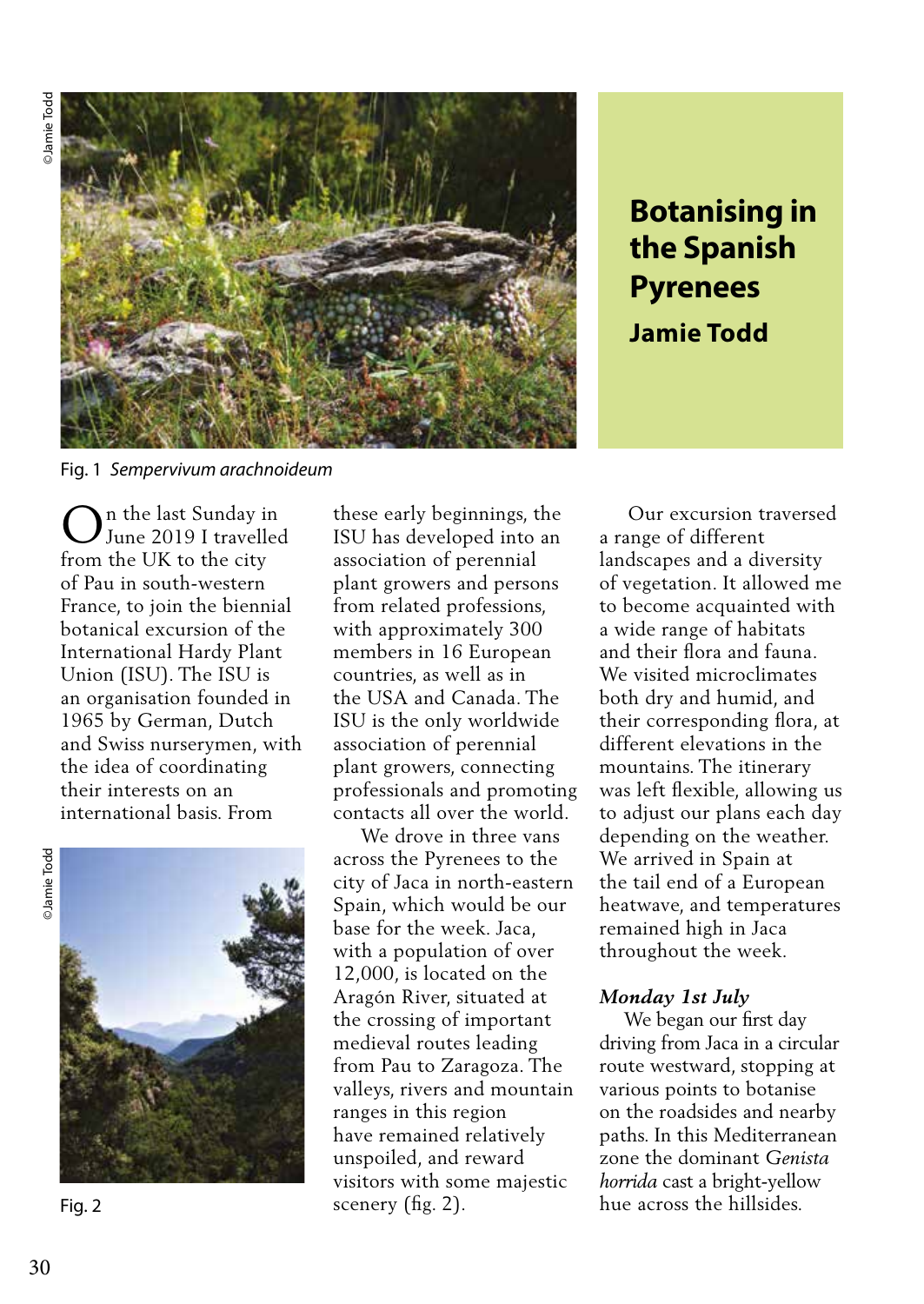Growing alongside was bushy *Buxus sempervirens*, often found in dwarf form due to the arid conditions; established plants had the look of bonsai as their roots reached down through the rocks in search of water. The silver leaves of *Santolina chamaecyparissus*  were another common sight across the landscape.

 A parasitic cuscuta species smothered hosts with its mound of yelloworange stems. Two beautiful annuals of the family Gentianaceae were found scattered around perennials and shrubs: pink-flowered *Centaurium erythraea* (fig. 3) and yellow-flowered *Blackstonia perfoliata*. The tuberous roots of *Anthericum liliago* enabled this flowering herbaceous perennial to cope with the lack of water (fig. 4).

 Large swathes of ovate goatgrass, *Aegilops geniculata*, carpeted areas by the roadside. *Aegilops*  has played a significant role in the evolution of common wheat, *Triticum aestivum*. It arose when cultivated emmer wheat hybridised with *Aegilops tauschii* about 8,000 years ago.

 Our first orchid sighting was *Anacamptis pyramidalis*; we would see many more throughout the excursion(fig. 5). Another find on the roadside, *Leuzea coniferum*, has bracts resembling a pine cone (fig. 6). On a rockface we found rosettes

of *Saxifraga longifolia* and *Ramonda myconi*, two plants we had hoped to find in flower during our week in the Pyrenees. Our day culminated in a visit to San Juan de la Peña, an important monastery of the middle ages, surrounded by pine forest.

### *Tuesday 2nd July*

 On our second day we drove further into the mountains, heading north towards an abandoned village, where the family of our guide Jacques Urban previously lived. The church in the village was built in the 1600s, before the village was founded. Walking at around 1220m altitude, higher up than we were the previous day, we found species flowering here that had already finished lower down.

 At the start of our hike we saw cushions of *Genista horrida* (fig. 7) and a selection of poaceae:



Fig. 3 *Centaurium erythraea*



Fig. 4 *Anthericum liliago*



Fig. 5 *Anacamptis pyramidalis* Fig. 6 *Leuzea coniferum*

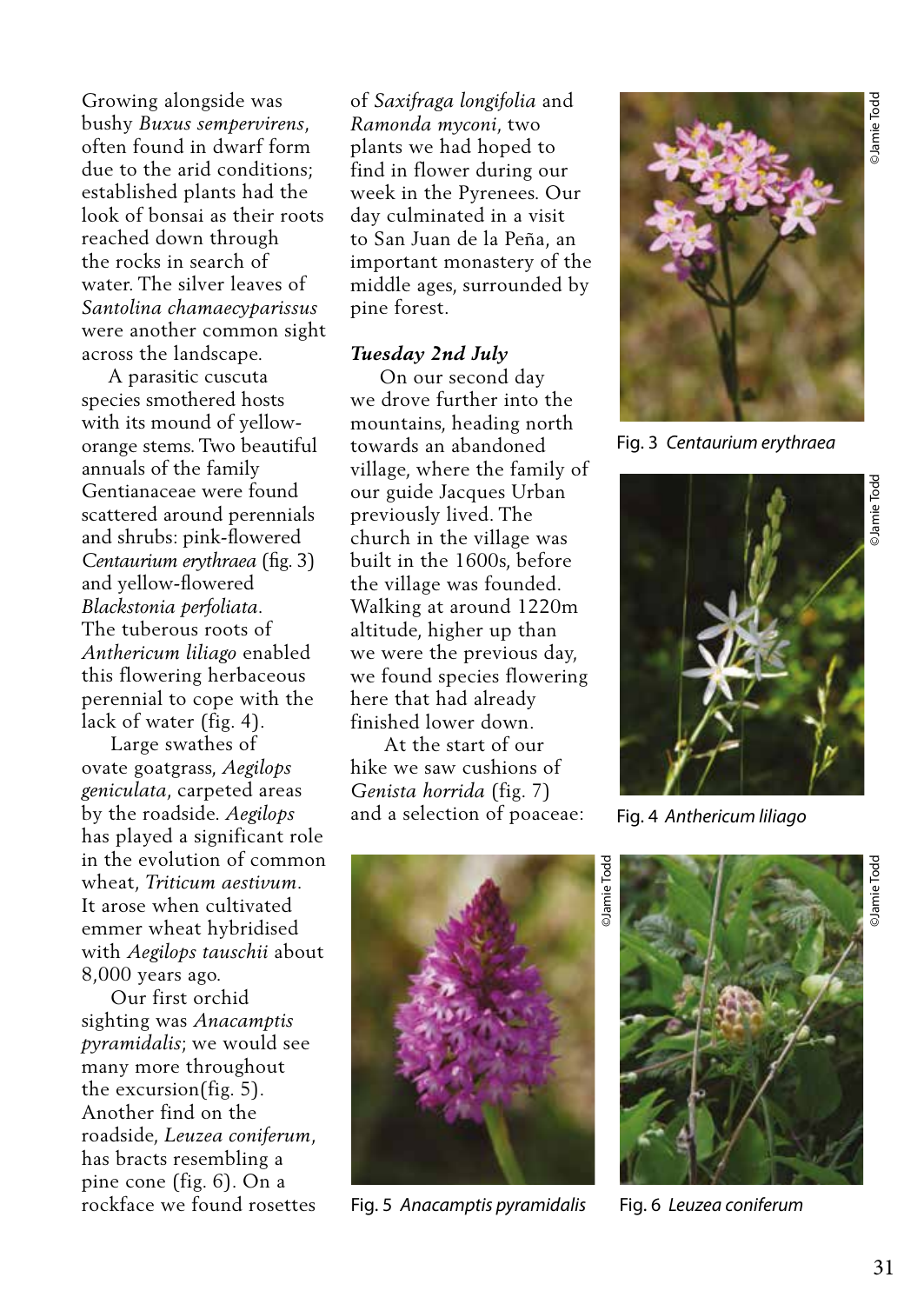

Fig. 7 *Genista horrida*

*Melica ciliata, Briza media* and stipa species, nestled among rocks between small rivulets, along with the tissue-paper-like flowers of *Paronychia kapela* subsp. *serpyllifolia*. We made our first sighting of *Helianthemum nummularium*, a species we would find in many different environments across this area (fig. 8). It was highly variable in colour – from orange through salmon to pink –





Fig. 8 *Helianthemum nummularium*



Fig. 9 *Phyteuma orbiculare* with six-spot burnet moth Fig. 11 *Iris latifolia*



Fig. 10



growing on the woodland edge along with *Phyteuma orbiculare* (fig. 9), *Knautia arvensis* and *Ononis spinosa*.

 We discovered two more orchids, *Orchis mascula*  and *Platanthera chlorantha*, alongside the footpath. We ate a late lunch by a waterfall surrounded by meadow and forest, with great specimens of *Salvia pratensis*, *Gladiolus italicus*  and thalictrum species around us.

# *Wednesday 3rd July*

 We travelled north-east from Jaca, in the direction of the French border (fig. 10). Following a footpath along the Rio Gállego from Escarrilla, we headed towards a lake, Presa de Lanuza. We passed through meadows, riverside flora and forest, and encountered two waterfalls along the route.

 The meadows at the base of the mountain were filled with *Viola cornuta* and *Iris latifolia* (fig. 11), *Phyteuma spicatum* and the burnt-tip orchid, *Neotinea ustulata*. Wonderful cushions of *Sempervivum arachnoideum* were sandwiched between the stones (figs 1 & 12). Impressive stands of *Gentiana lutea* stood tall above meadows scattered with the magenta-pink of *Dianthus deltoides* and darker *Pedicularis mixta*.

 At the first waterfall we were rewarded with a fantastic specimen of *Lilium pyrenaicum*, here flowering in golden yellow,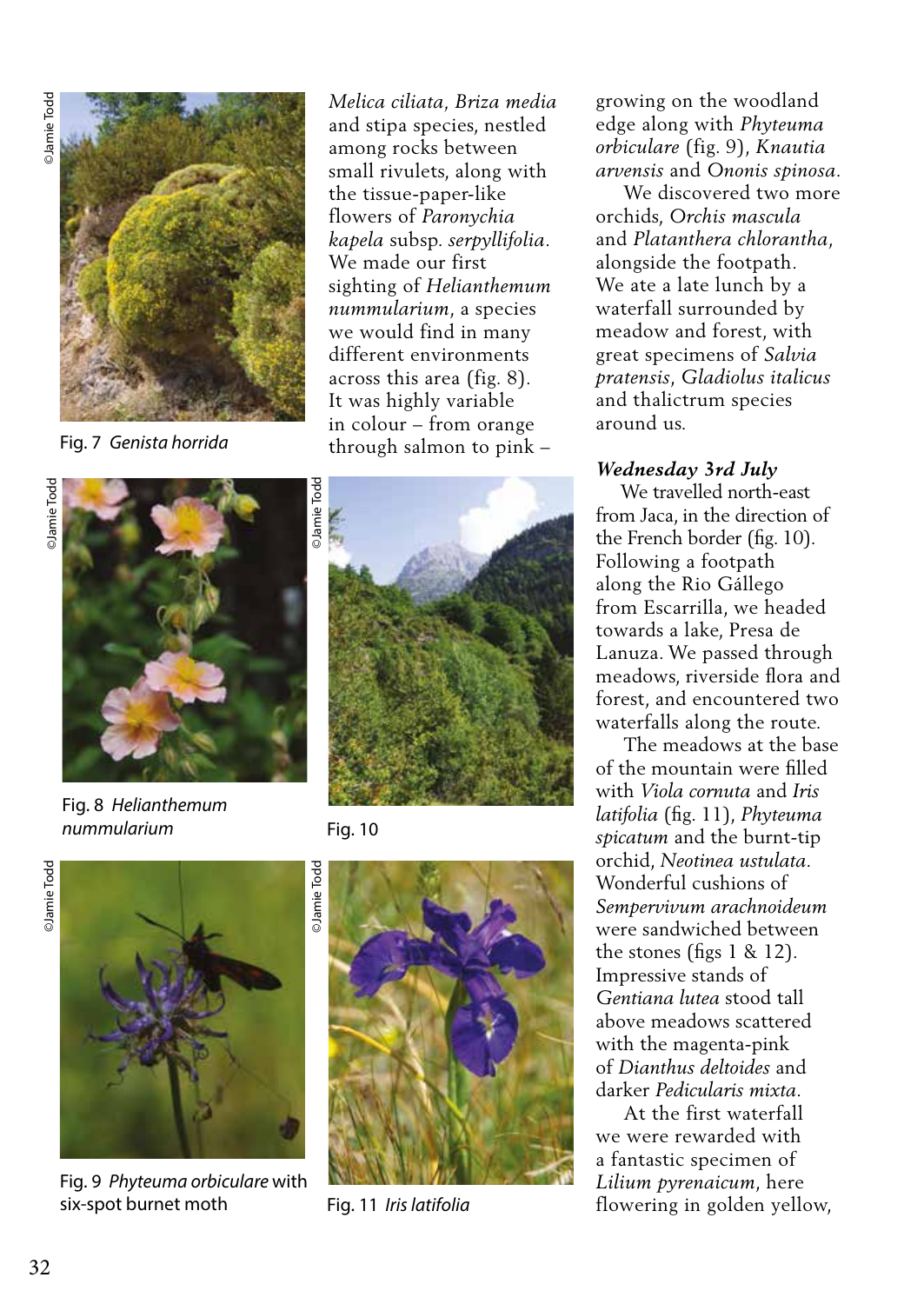but we would encounter a range of colour within this species as we climbed the mountain (fig. 13). In gaps between the woodland, *Malva moschata* and deadly nightshade, *Atropa belladonna* grew in large clumps. As we reached the larger of the two waterfalls a thunderstorm descended upon us, and we took shelter further down the mountain before heading back to Jaca.

### *Thursday 4th July*

 Leaving Jaca towards the southeast, we explored a Mediterranean climatic zone beginning at the historic abandoned village of Mirador de Janovas. Here we encountered a diversity of trees which we had seen across the landscape: *Juniperus sabina*, and oaks such as *Quercus ilex*. It was a very hot day, and after making a few more stops at this altitude, we felt that we were unlikely to see anything new, so we headed to the town of Aínsa where we visited a fortress surrounded by walnut trees, then stopped at the river to swim.

 For our afternoon botanising we were treated to a trip down the Cañón de Añisclo, a canyon with a one-way road which stretches over 20km, forming a breach in the south slope of Monte Perdido (fig. 14). It contained a huge array of flora clinging to the limestone facade.



Fig. 12 *Sempervivum arachnoideum* 



Fig. 13 *Lilium pyrenaicum*



Fig. 14 *Cañón de Añisclo*



Fig. 15 *Pinguicula longifolia*  subsp. *longifolia*

©Jamie Todd

**DJamie** Todo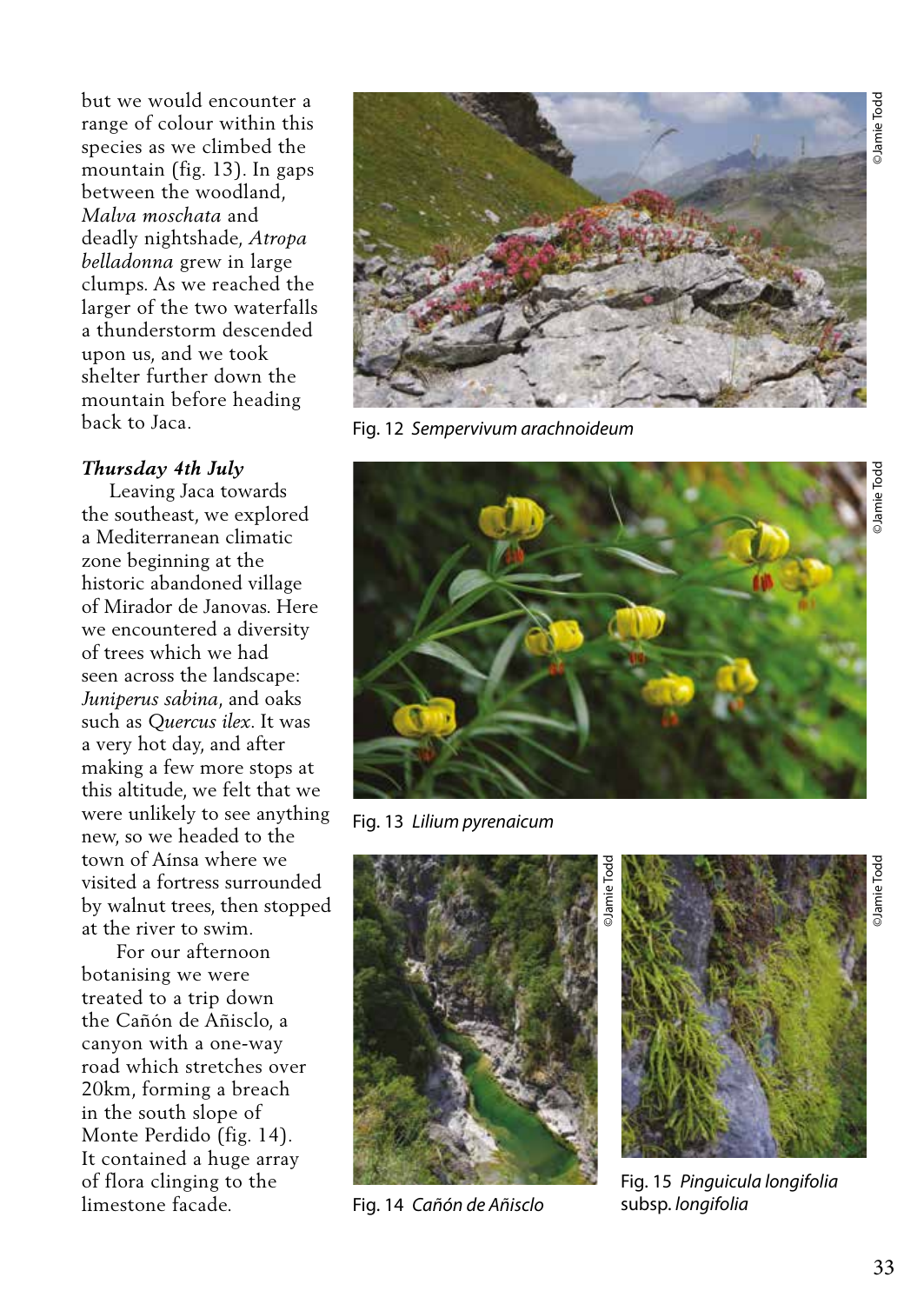**OJamie** Todd ©Jamie Todd



Fig. 16 Frontera del Portalet

The canyon is part of the Ordesa y Monte Perdido National Park. Interaction of the river water and the limestone has allowed the growth of dense forest in the humid, shady conditions of the deep canyon. At times it felt like walking alongside a vertical forest floor, with *Ruscus aculeatus* and adiantum species at head height. We saw great swathes of the endemic carnivorous plant *Pinguicula* 

*longifolia* subsp. *longifolia* carpeting the walls of the canyon (fig. 15).

# *Friday 5th July 2019*

 Travelling north from Jaca we arrived at Frontera del Portalet to botanise in the mountains on the border with France (fig. 16). At around 1,800m we were into sub-alpine altitudes. Splitting into groups, we each chose a different area of mountain to explore. I was fortunate to join Jonas, a nursery owner from Sweden, and Georg and Iris who run a perennial seed company in Germany. They had extensive knowledge of the alpine flora, and were helpful in navigating the mountain paths, assessing which way to ascend the slope to see as much floral diversity as possible.

 At the foot of the mountain, meadows stretched out with a vast matrix of plants including *Horminum pyrenaicum, Centaurea montana, Arnica montana*, the orchid *Gymnadenia nigra*, and *Phyteuma spicatum* again. Small rivulets running down the mountain created micro-environments where veratrum species were thriving, along with *Pinguicula grandiflora*. The ground was alive with frogs in the gullies, and lizards basking on the rocks jutting out from the lush vegetation.



Fig. 17 *Anemone narcissiflora*